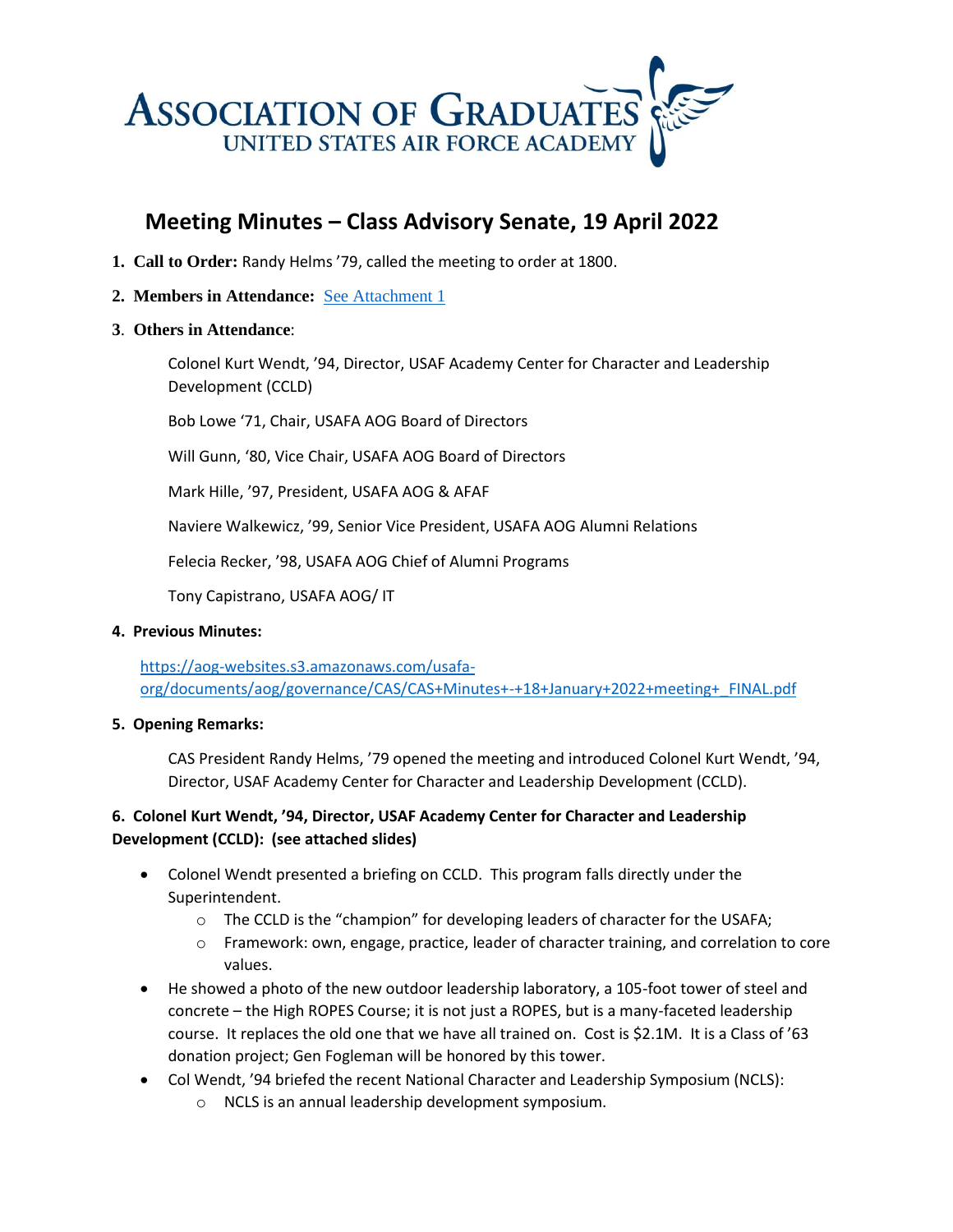

- $\circ$  It has been developed with four individual, annual themes, so that each class will experience all four themes before the graduate.
- $\circ$  This year the first speaker was Mr. George Takai, who opened up explaining that his early years were spent in a Japanese American internment camp at the beginning of WWII. Despite being treated this way because of his Japanese heritage, he briefed that his father always stressed that "We are Americans and still love America."
- $\circ$  The NCLS finished this year with its keynote lecture from Dr Ben Carson, the "Challenges facing America Today."
- $\circ$  The leadership lectures were on Wednesday, Thursday and Friday of the NCLS week, and this year all blocks were "sold out."
- $\circ$  The NCLS is only possible through USAFA Foundation -- Class and Individual Donors.
- $\circ$  The lectures compete with the Dean's class time. In 2007, they had to integrate the lectures into their class schedule as best they could. In 2012, the lectures were integrated into the Cadet schedules. This year and future years, the Cadets have to fit in Thursday lectures with their normal class schedule, but Friday is totally open for them to attend the lectures. Lectures are given on individual subjects at multiple times to give Cadets more opportunity to attend them.
- $\circ$  This year, they added a presentation of the Sullenberger Leadership Award. Sully presented it this year.
- $\circ$  There is an on-line NCLS page where anyone can log onto most of the lectures and watch today (but not all of them). (Mr. Takai's contract did not allow him to be recorded.)
- o The NCLS Page can be viewed at: <https://youtube.com/playlist?list=PLpqo5wLcCO7oU9VPanBzS94FTXomg5laP>
- $\circ$  Mr. George Takai and Dr Carson were polarizing lectures by design, as were other lectures, to give Cadets different perspectives.
- Colonel Wendt gave a brief update on the Honor Code and most recent episode during the pandemic. There were 250 violators; 220 were given probation, and enrolled in the rehab program, and 22 were disenrolled.
	- $\circ$  The re-training emphasis is on the 4<sup>th</sup> Class with a re-introduction of the Honor Code if found guilty. They are assigned individual mentors.
	- $\circ$  It also involved a re-commitment by the upper three classes, and a commitment by the Faculty, Athletics, and third, permanent-party USAFA personnel (across all base personnel).
	- $\circ$  Today, 4<sup>th</sup> Class Cadet honor violations are down.

## **7. Bob Lowe, '71, Chairman, AOG Board of Directors Remarks**:

• He said the Board is having an off-site strategy development meeting 13-14 May 22 and is seeking inputs from the CAS. Give them to Randy, Will Gunn, himself or any Director.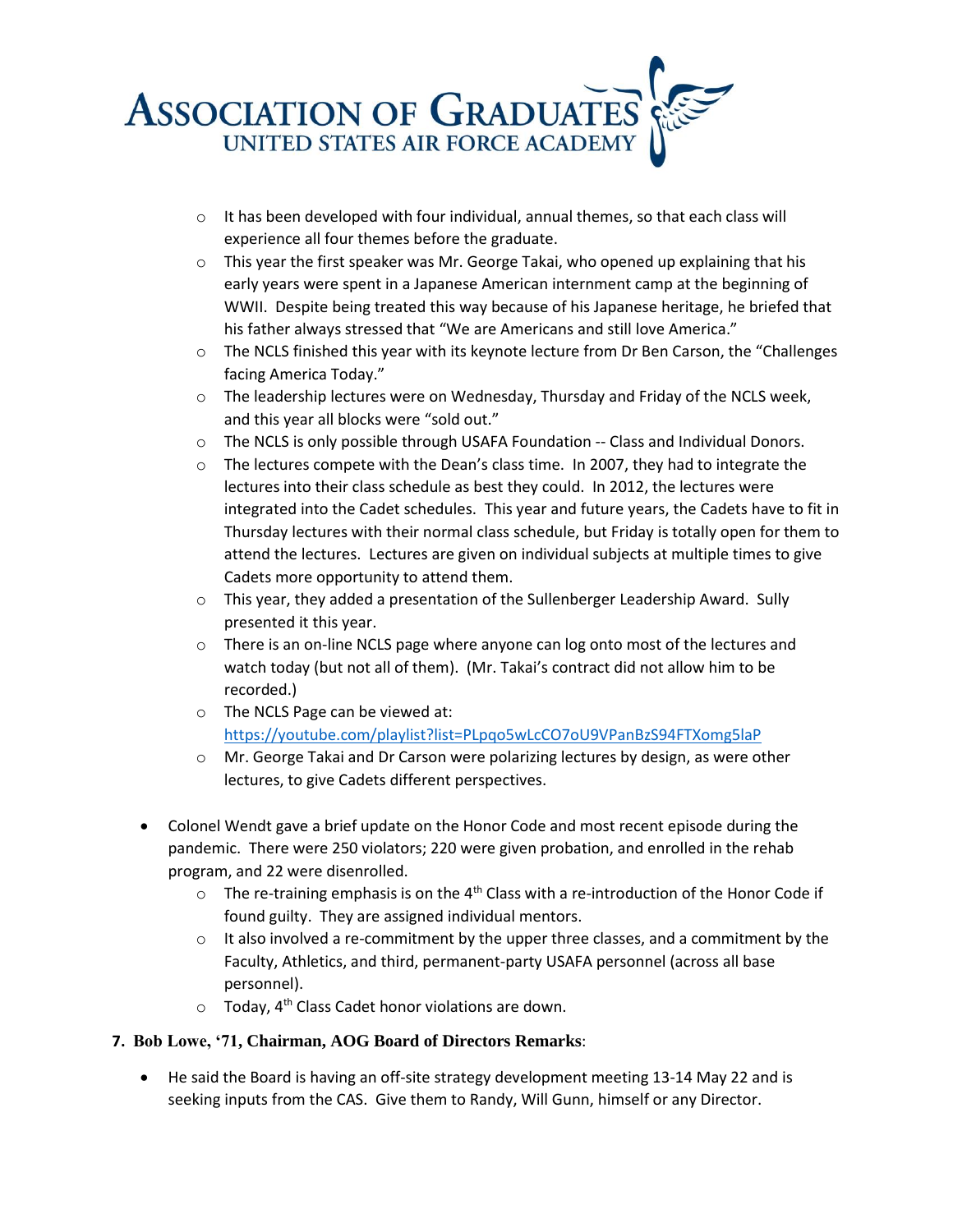

- The next Board election is next Spring, '23, and they are encouraging participation from the '90s classes and newer classes.
- The Board has a special briefing for local chapters that they can present if they are asked.

## **8. Mark Hille, '97, AOG & AFAF President:**

- Mark Hille, '97 introduced his staff that were present: Naviere Walkewicz '99, Felecia Recker '98, and Tony Capistrano.
- He briefly mentioned the AOG's "three current rocks": Membership for All, Capital Campaign, and Single Staff Structure.
- He briefed the AOG's current efforts to extend their current 50 year lease on USAFA, trying to extend it by signing a 99-year extension. Will include possibly another AOG building and expansion of the Heritage Trail; all part of the "Doolittle Campus Master Plan."
- He briefed that the AOG & Foundation have been a significant part of the North Gate Visitor Center development, including the Bond issue and donors to the project.
- Mark briefed the Cyber Security Center project they have raised \$30M against a \$60M requirement so far. The Ribbon-cutting ceremony is currently scheduled tentatively for May-June 2024.
- On the Single Staff Structure, he said they have combined two staffs into a much more efficient single staff supporting two organizations. HR, Budgeting, Finance, Events branches have all been worked so far.
- The Capital Campaign has reached \$220M donated against a \$270M goal, and there are 2.75 years left in the campaign.
- Falcon Stadium project funding is being split by the Foundation and the Athletic Department. The Architect has been selected; it has previous experience designing the stadium for the Rams and Chargers. It is being funded at roughly one-third donor and two-thirds bond issue against future revenues.

## **9. Naviere Walkewicz, '99, AOG Senior Vice President Alumni Relations: (see attached slides)**

- She updated the effort that is currently under way for Membership-for-All Grads. The program was launched on 3 January 2022. Membership is currently at 59%, with a goal of 85%. AFA Graduates can sign up at: [membership4grads@usafa.org](mailto:membership4grads@usafa.org) .
- Naviere said that the recent Grad Survey was the first one in over 15 years. Over 7,200 grads participated.
- See the slide on Opportunities to Engage: She mentioned the "Firstie Departure" on 28 April 22 in Arnold Hall, AFA Top Golf on 30 April 22, and the upcoming Basic Training "March Back" scheduled for 22 July 22; as yet, the Distinguished Graduate Dinner is unscheduled.
- There are eight more Founders Day events across the country (April 5 June).